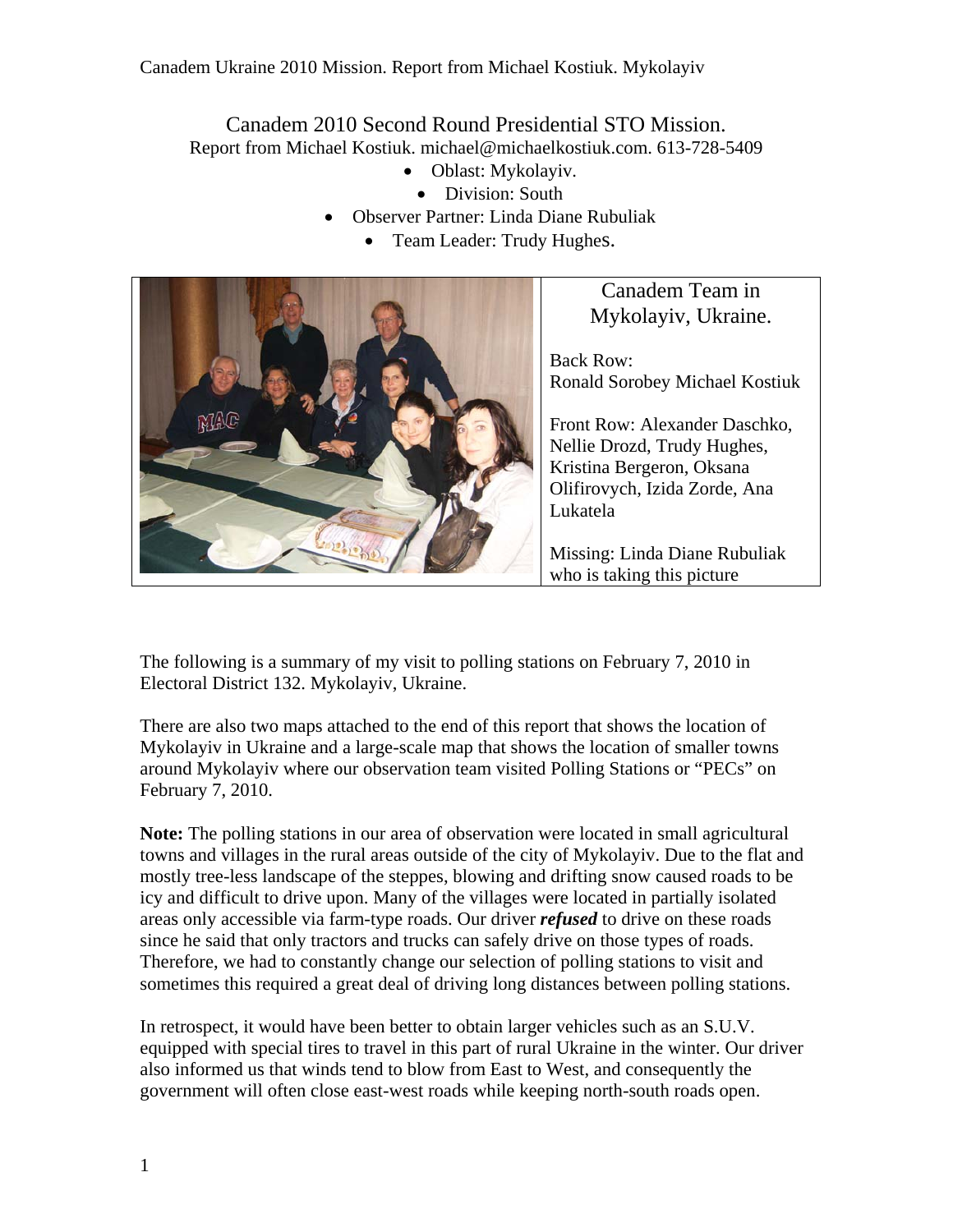During our two days of preliminary visits to various polling stations we often found that we were unable to drive to many of the polling stations since the east-west roads were closed. The driver was also not confident about driving on snow and ice covered roads since the winter conditions in this region is usually much milder than what occurred on our mission. We also gave our driver and interpreter time off in the middle of the day to go and vote. This delayed us for a while, but we felt obligated to let them exercise their right to vote.

*As an aside I must say that since I am from Ottawa I could probably do a better job of driving in these winter conditions than our Ukrainian driver since we are accustomed to driving in winter conditions.* 

# **Polling stations (PECs) Visited on February 7, 2010, DEC 132 Mykolayiv Oblast**

# *Nova Odesa Region of Mykolayiv:*

# **# 1. PEC 130. Dec 132. Opening.**

- We arrived around 7:30 am. The safe was already opened and the ballots had been removed. There was a quorum since all commission were present.
- One female commissioner was not wearing or displaying any accreditation.

See photo:



When we asked about this lack of accreditation and she left and came back in about 20 minutes. Apparently she had forgotten it at home and since the other commissioners knew who she was, the other commissioners did not consider it to be an issue.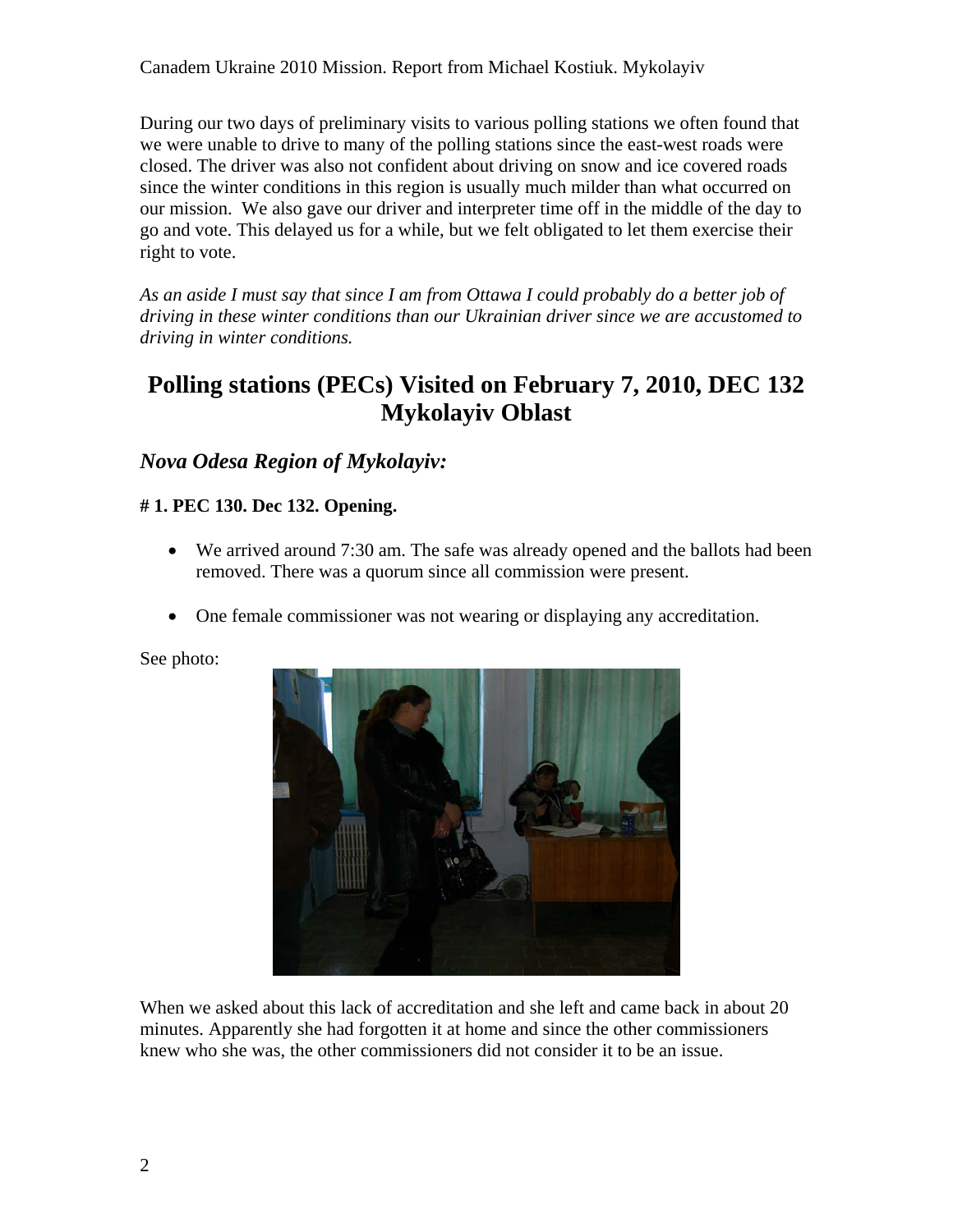The temperature inside the room was VERY cold. They brought in extra electric heaters to try and warm up the warm.

We checked all of the items indicted on our STO form.

No major issues to report.

#### **#2. PEC 139, DEC 139**

This poll was fairly large and everything was laid out properly.

The operations in the poll were well organized with only a few issues to report.

The extra and unused ballot box was placed in corner and it was NOT sealed.

*Partial lack of privacy for voters*. Since the blue and yellow material that was used to cover the polling was so transparent it was relatively easy to see through the material on the booths at each end of the polling booths. In this particular PEC a table lamp was placed on a small desk in each voting booth. This illuminated the interior of the booth and combined with the semi-transparent material of the voting both created a condition where it was easy to view the person inside the booth. It was also easy to see whom the person was voting for if you know where the choices were located in the ballot. This was also an issue that I reported on in 2004 when I was an OSCE observer.

I mentioned this lack of privacy to the polling chairperson, but she did not consider it to be important.

Here is a photograph on the following page of a person "voting" inside one of the polling votes at this location.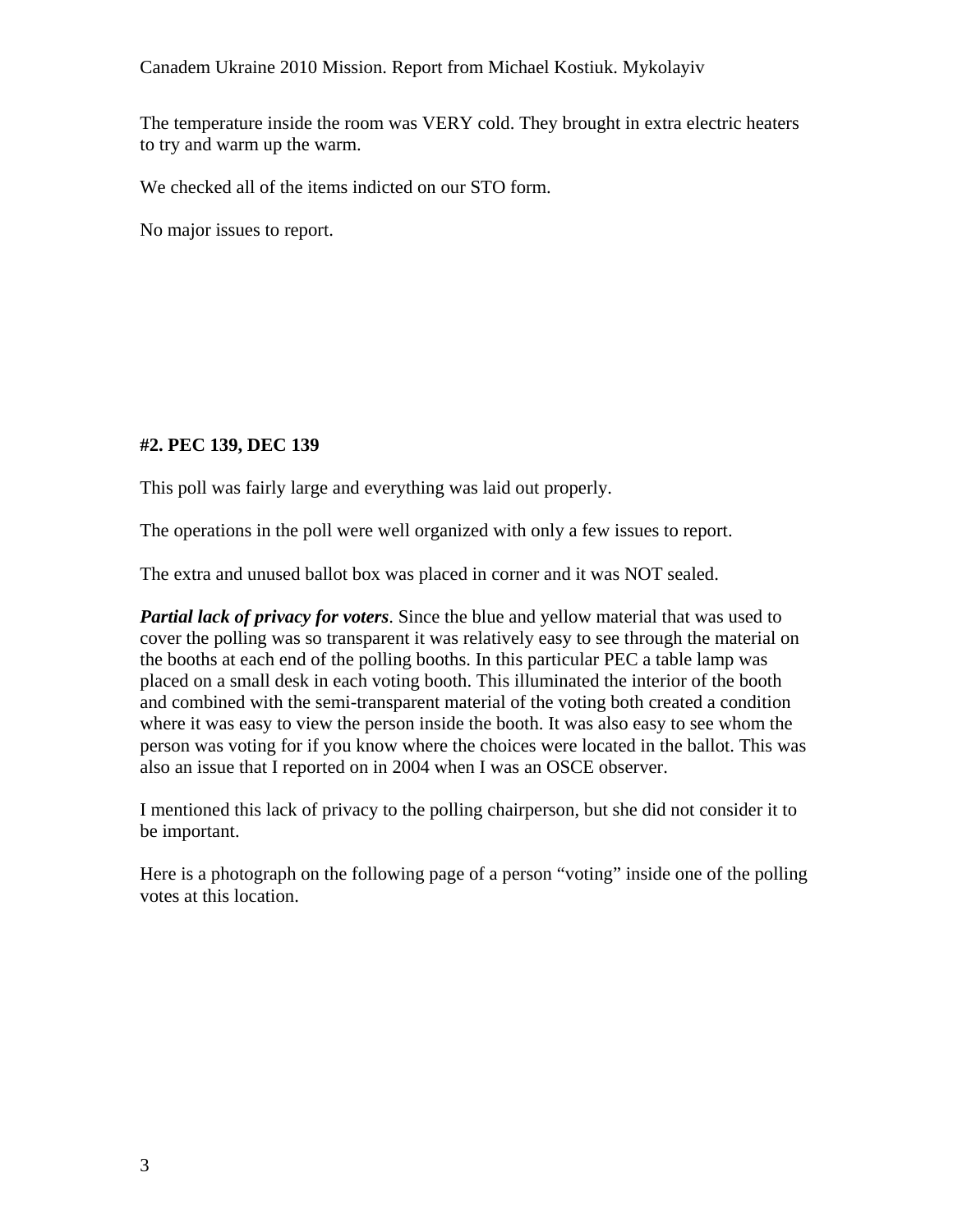

## **# 3. PEC 137, DEC 132.**

- No problems or issues to report.
- Very good signage in the polling area.
- Good layout of the polling area.
- Heavy material was placed around the voting booths to insure privacy of the voter. See photograph of this type of polling booth on the following page: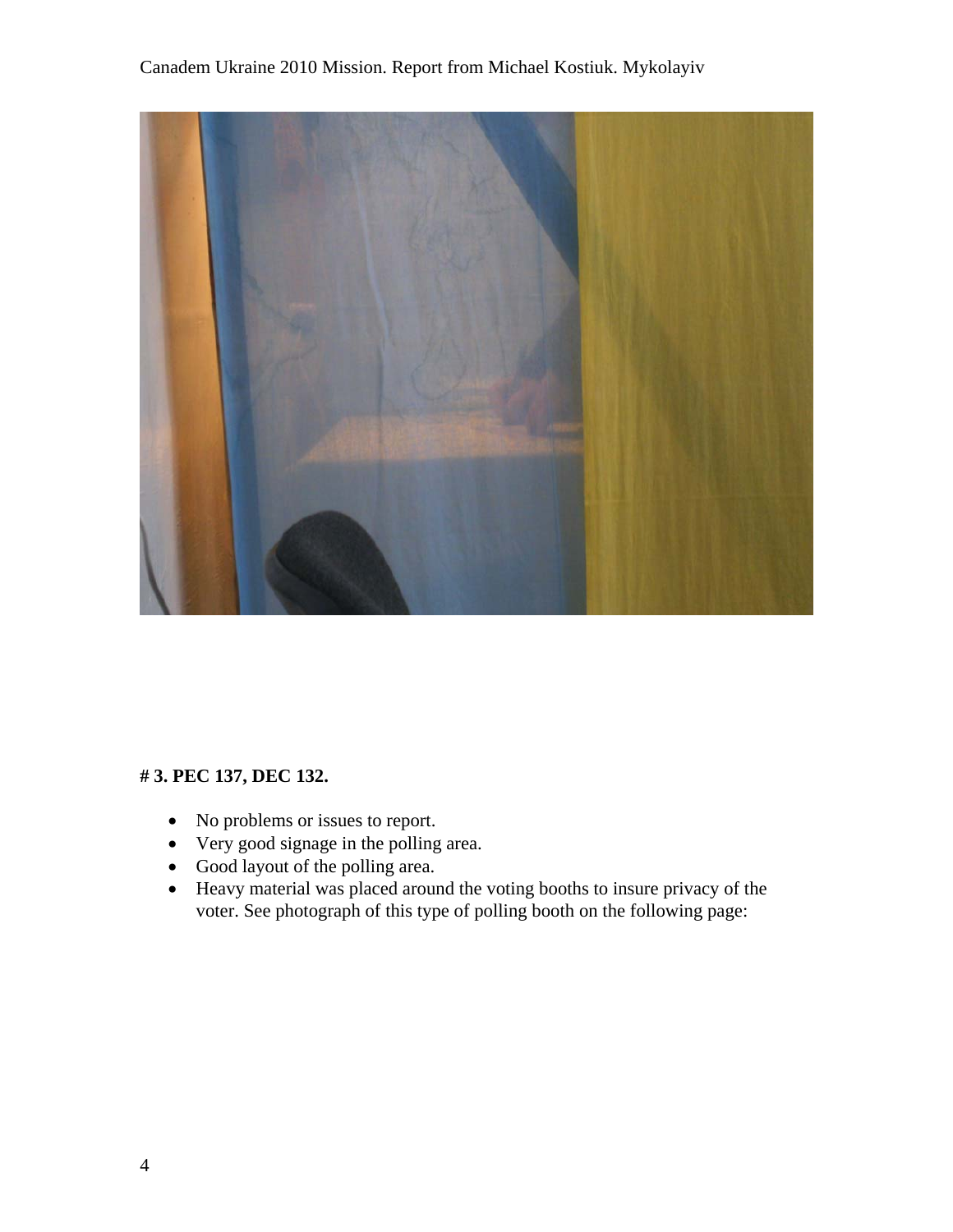

#### **# 4. PEC 109. DEC 132.**

- Everything looked fine in this area.
- No issues to report on.
- Semi transparent material was used on the voting booths but since there were no table lights placed inside the booth I could not clearly see who the person was voting for. Therefore, privacy of the voter was good in this location.

#### **# 5. PEC 105. DEC 132.**

- The poll was located in a small room on the second floor of a building in a tree plantation. Therefore, access to the Election Poll is very difficult for people with mobility issues.
- Very cold in the room. Use of portable electric heaters in the room.
- The room for the poll seemed too small for the purpose of an election. All three ballot boxes are placed in the middle of the room.
- One observer was sitting right behind the transparent ballots boxes and she was trying to see what were indicated in the ballots. See photograph of this Poll on the following page: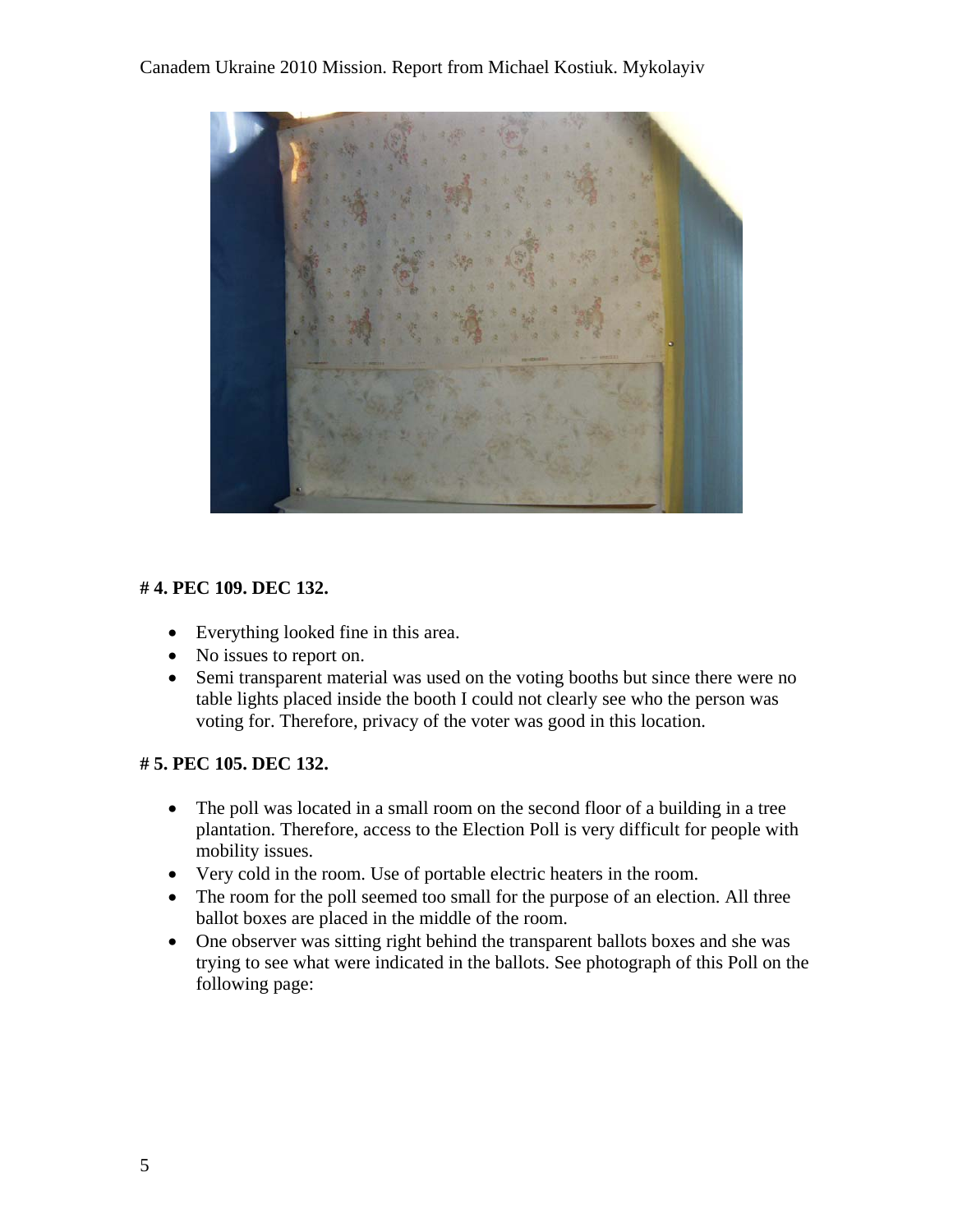

Canadem observer Linda Rubuliak and our interpreter are located on the right side of the following photograph. The observer who was trying to read the ballots in the box is sitting on the left side of the image.

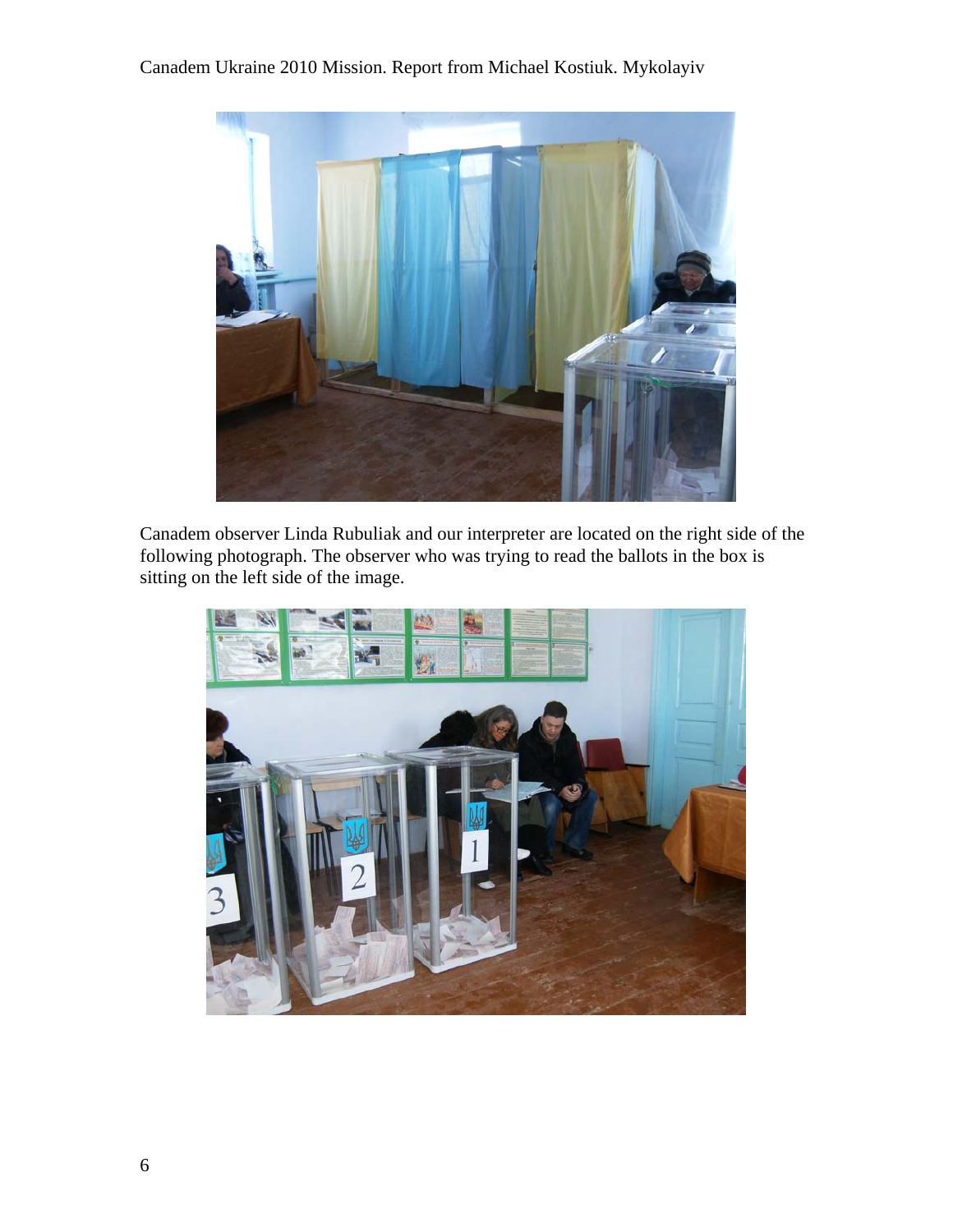# **# 6. PEC 104. DEC 132.**

- Very good layout of the polling station.
- Well organized and well run.
- Almost complete level access to the poll from the outside.
- Voting booths appeared to have been built very quickly from spare wood, but they were adequate.
- No issues to report for this poll.

See photograph of this poll:



# **# 7. PEC 106. DEC 132.**

- Good layout of the poll.
- Good ground level access.
- Voting booths were placed against the exterior windows, which could be a privacy issue.
- No issues to report here.
- We had brief "tea and cookie" break here with one of the commissioners who wanted to show use a medal that his son had won at the Beijing Para Olympics.

# *Ochakiv Region of Mykolayiv:*

# **# 8. PEC 147. DEC 132.**

• Many of the commissioners were NOT wearing proper accreditation badges. Instead they were wearing small badges that were made from a computer printer.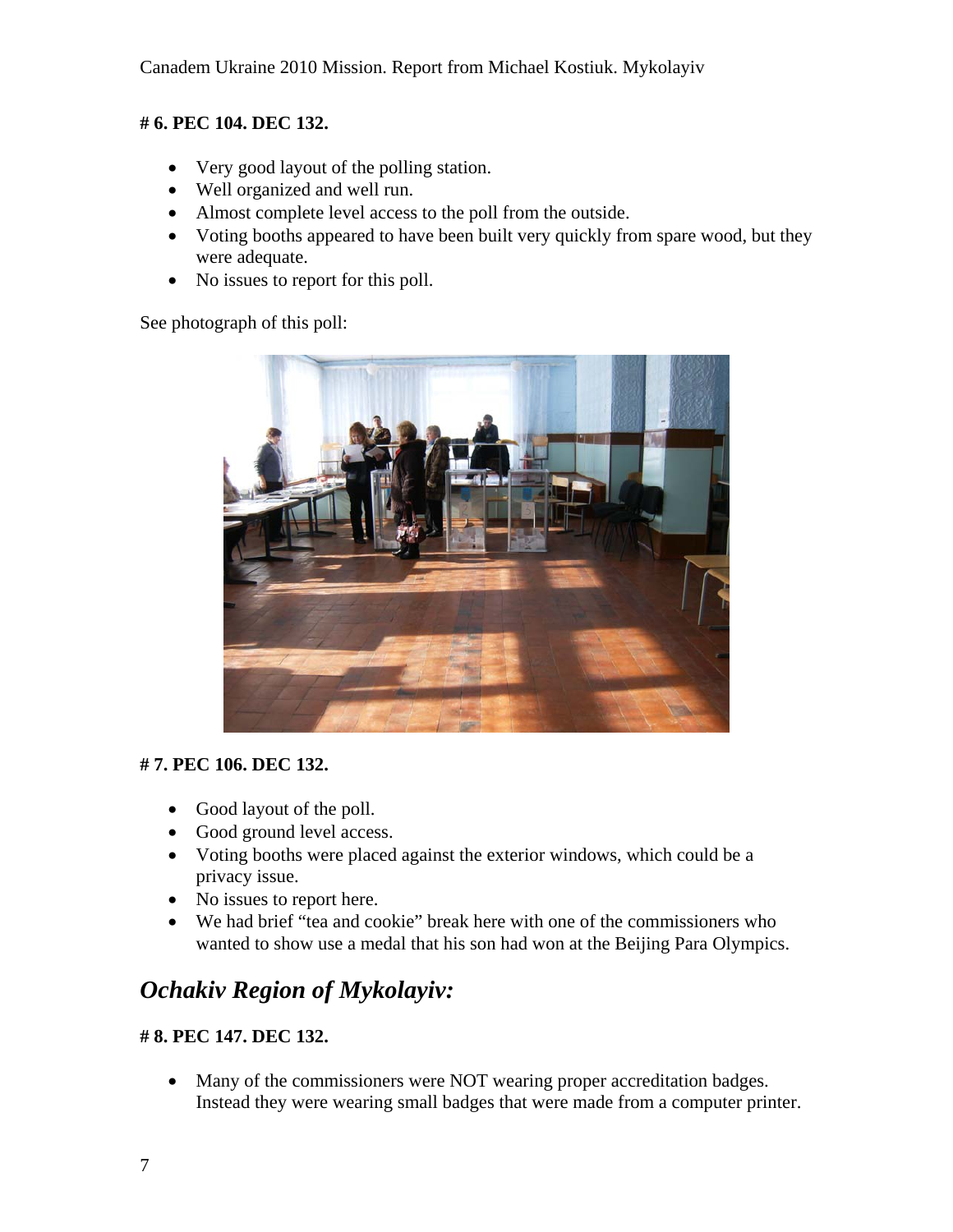The chairperson was not wearing any badge and when I asked him about this he took it out of his pocket and pinned it on this jacket.

• 8 people who were not on the electoral list were allowed to vote. These people showed their passport which indicated their address and because of this confirmation of the residence they were allowed to vote. The commission said that these people were allowed to vote even though they were not on the list of electors to "avoid unpleasantness".

## **# 9 PEC 148. DEC 132.**

- Two large and one mobile were not being used and they were placed in a corner. These boxes did NOT have seals on them.
- This poll appeared to be well run and the layout was good.
- 17 people were allowed to vote that were not on the voters list. They were allowed to vote since their address was indicated on their passport. According to the chairperson on the commission, the Central Election Commission informed them that it was proper to add people to the list if the voter had a passport indicating their home address.

### **# 10. PEC 149. DEC 132**

- Good Layout of the polling station.
- 35 people were added to the list of the electors based on the information shown on their passport.
- The mobile ballot box was not placed upside down as was done in other polling stations. It was sitting right side up on the top of a tall metal cabinet.
- 4 commissioners did NOT appear to be wearing any accreditation badges while they performing their duties.

# **# 11. PEC 146. DEC 132.**

- Poll was in a large room.
- Almost level access
- 5 voting booths
- 2 large ballot boxes were placed in a corner of the room. Considering the size of the room they should have been placed in the middle of the room where it is in a location where it is easier to observe.
- 3 very well dressed men were standing near the desk of the chairperson of the commission. They were carrying small leather cases and all three were "*staring*" at Canadem observer Linda Rubuliak while she was interviewing the chairperson of the polling commission. I asked our interpreter to ask the commissioner who these 3 men were. The chairperson said that he did not know who they were. I then asked why these 3 men were in the polling station since they were not part of the commission, and they were not wearing any accreditation, but I received no answer. I then (through our interpreter) directly asked these 3 men why they were in the polling station and they said that they were there to see the chairperson. The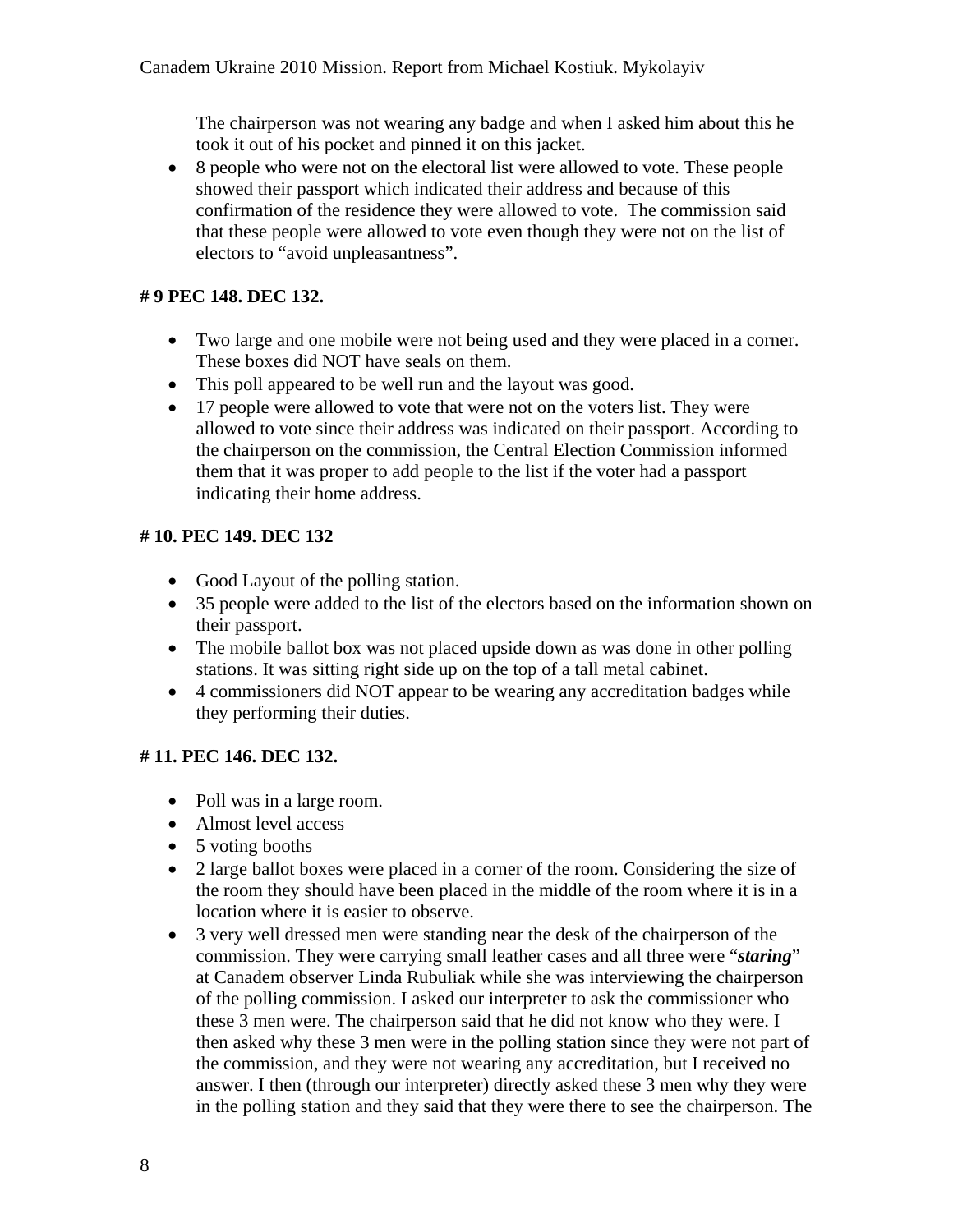commissioner was not concerned about this and we left for our last poll of the day.

### **# 12. PEC 143. DEC 132.**

- 30 people were added to the list of electors based on the address shown on their passports
- Polling area is in a small gymnasium of a school.
- No issues to report.

### **Poll Closing. PEC 143. DEC 132.**

- Poll closed at 20:00
- We observed the closing of the poll and the vote count.
- There were several irregularities in this poll that were brought to our attention by one of the candidate's observers. This man claimed to be a lawyer and he was constantly citing examples of procedure from the Election Commission handbook.
- The corners of the unused ballots were cut off by use of scissors.
- Vote counting started at 21:17
- During the counting of the ballots this same lawyer told us that pens should not be on the tables when the ballots were being counted since the mere presence of a pen could mean that a ballot could be tampered with. His complaint was ignored by the commission.
- The police that were in the lobby of the school was also looking into the "*unlocked gym*" while the ballots were being counted.
- The driver of the mobile ballots was also in the room during the count.
- The driver and some of the members of the observers from the Press/Media were taking apart the ballot boxes and packing them into large cardboard boxes. They then removed the boxes containing the ballot boxes from the gymnasium during the count.
- A group of ballots that were sent out to "home" voters were rejected since the commissioner did not sign them.
- We received a copy of the protocol at the end of the voting. One of the female commissioners grabbed this protocol from me and would not give it back. I then had to ask for another protocol, which they gave me and it is attached to this report.
- This poll formally closed at 23:49.

Some photographs of the vote count is shown on the following page: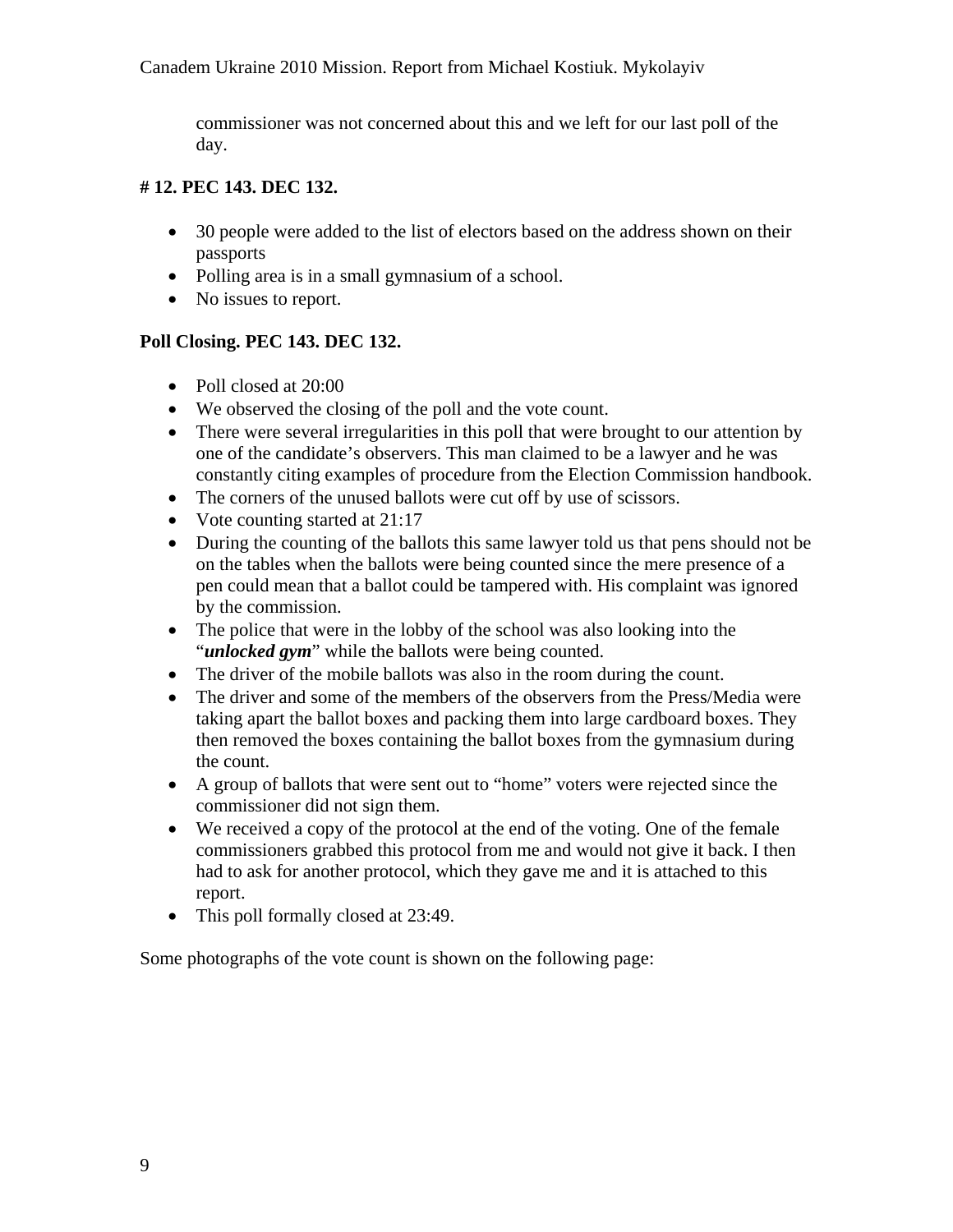

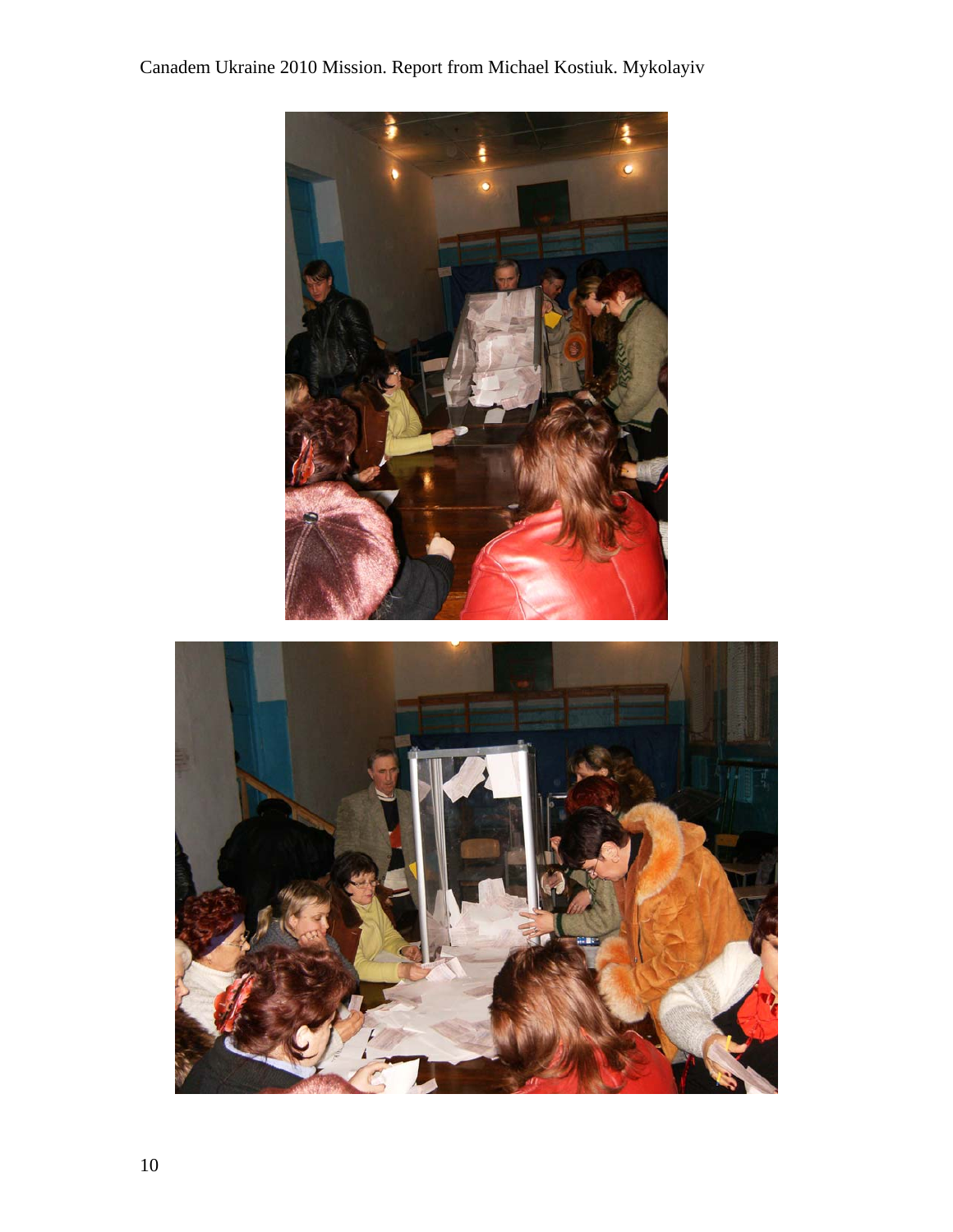The following photograph shows the corners of unused ballots that cut off when the poll closed.



#### **DEC 132 Observation**

- We arrived at the DEC 132 at 0:45.
- We were warmly greeted and we were shown statistics on what was accomplished up to that point.
- 4 members from the OSCE were also in the room.
- We observed various Polling stations being brought into the room
- We did not see PEC 143 arrive at the DEC
- I paid both our driver and the interpreter for their services at 01:00
- Linda left to go back to the hotel at 01:30 and I stayed with the interpreter until 03:00.
- I did not observe PEC 143 arrive at this DEC
- One PEC reported that a school bus was used to transport voters their poll. The DEC commissioners took special note of this situation and told that PEC that people cannot be transported to a PEC with a school bus. The DEC commissioners did not accept the receipt of the ballots from that PEC and they took the members of that PEC delegation outside of the room to discuss the issue.
- I paid the interpreter 200 Hr from my own funds for his Extra time. I had the interpreter call a taxi to take me back to the hotel. I also gave our interpreter money to cover his taxi from the hotel to his home.

**\*\*\*\*\*\*\*\*\*\*\***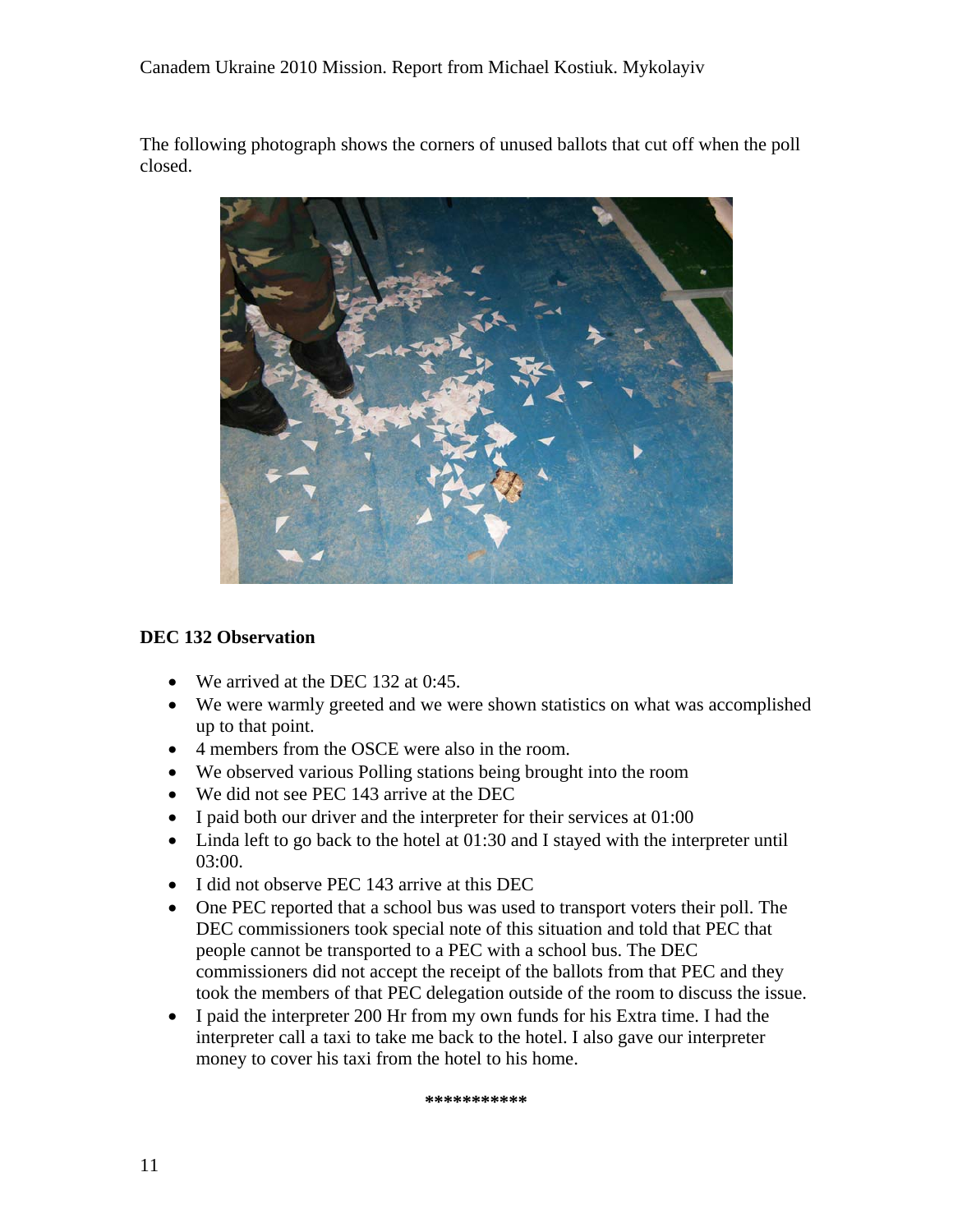

**Maps Location Map for Mykolayiv Ukraine** 

Miller Cylindrical Projection

michael@michaelkostiuk.com February 15 2010